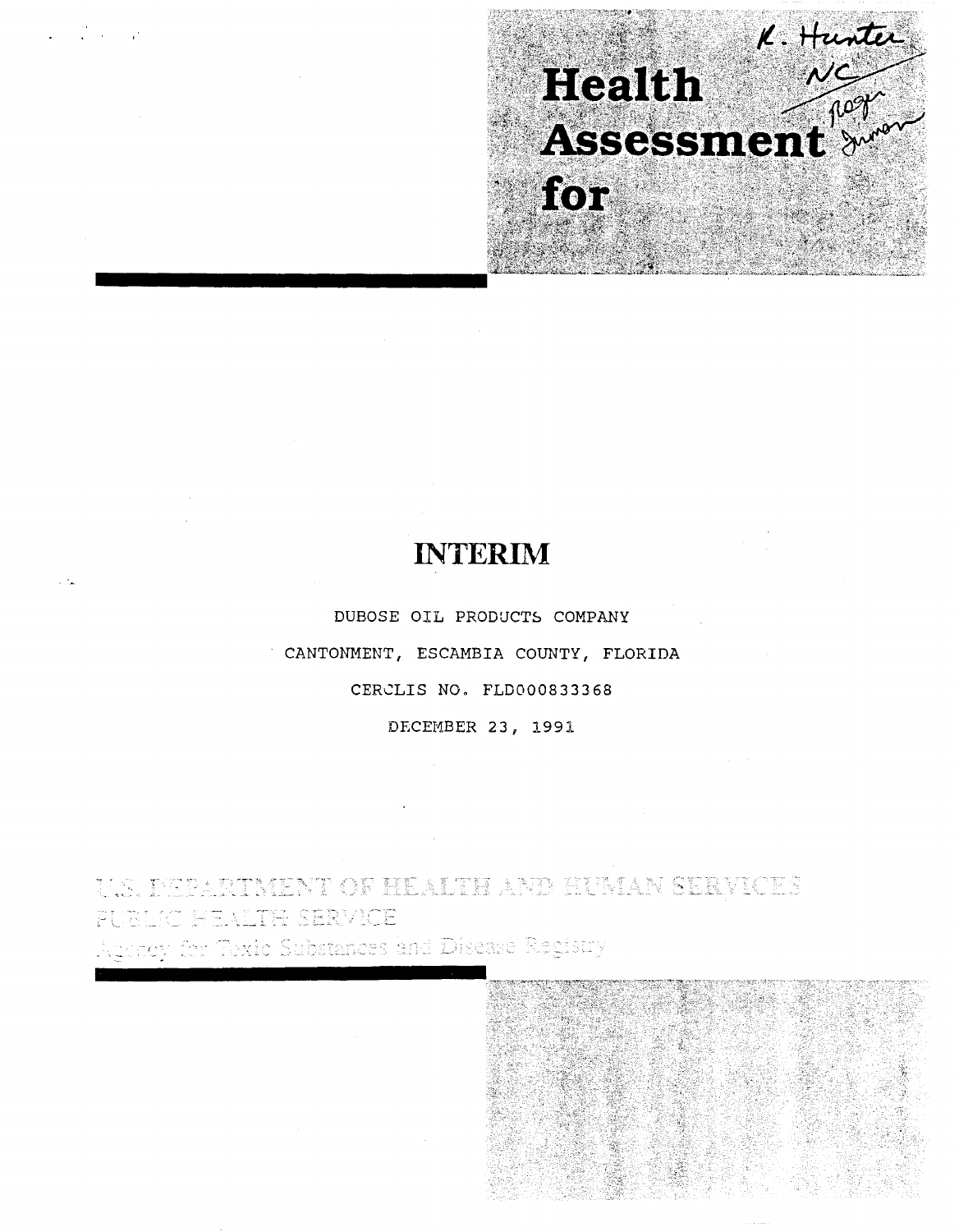# THE ATSDR HEALTH ASSESSMENT: A NOTE OF EXPLANATION

Section 104 (i) (7) (A) of the Comprehensive Environmental Response, Compensation, and Liability Act of 1980 (CERCLA), as amended, states "...the term 'health assessment' shall include preliminary assessments of potential risks to human health posed by individual sites and facilities, based on such factors as the nature and extent of contamination, the existence of potential pathways of human exposure (including ground or surface water contamination, air emissions, and food chain contamination), the size and potential susceptibility of the community within the likely pathways of exposure, the comparison of expected human exposure levels to the short-tenn and long-tenn health effects associated with identified hazardous substances and any available recommended exposure or tolerance limits for such hazardous substances, and the comparison of existing morbidity and mortality data on diseases that may be associated with the observed levels of exposure. The Administrator of ATSDR shall use appropriate data, risks assessments, risk evaluations and studies available from the Administrator of EPA."

In accordance with the CERCLA section cited, this Health Assessment has been conducted using available data. Additional Health Assessments may be conducted for this site as more information becomes available.

The conclusions and recommendations presented in this Health Assessment are the result of site specific analyses and are not to be cited or quoted for other evaluations or Health Assessments.

Use of trade names is for identification only and does not constitute endorsement by the Public Health Service or the U.S. Department of Health and Human Services.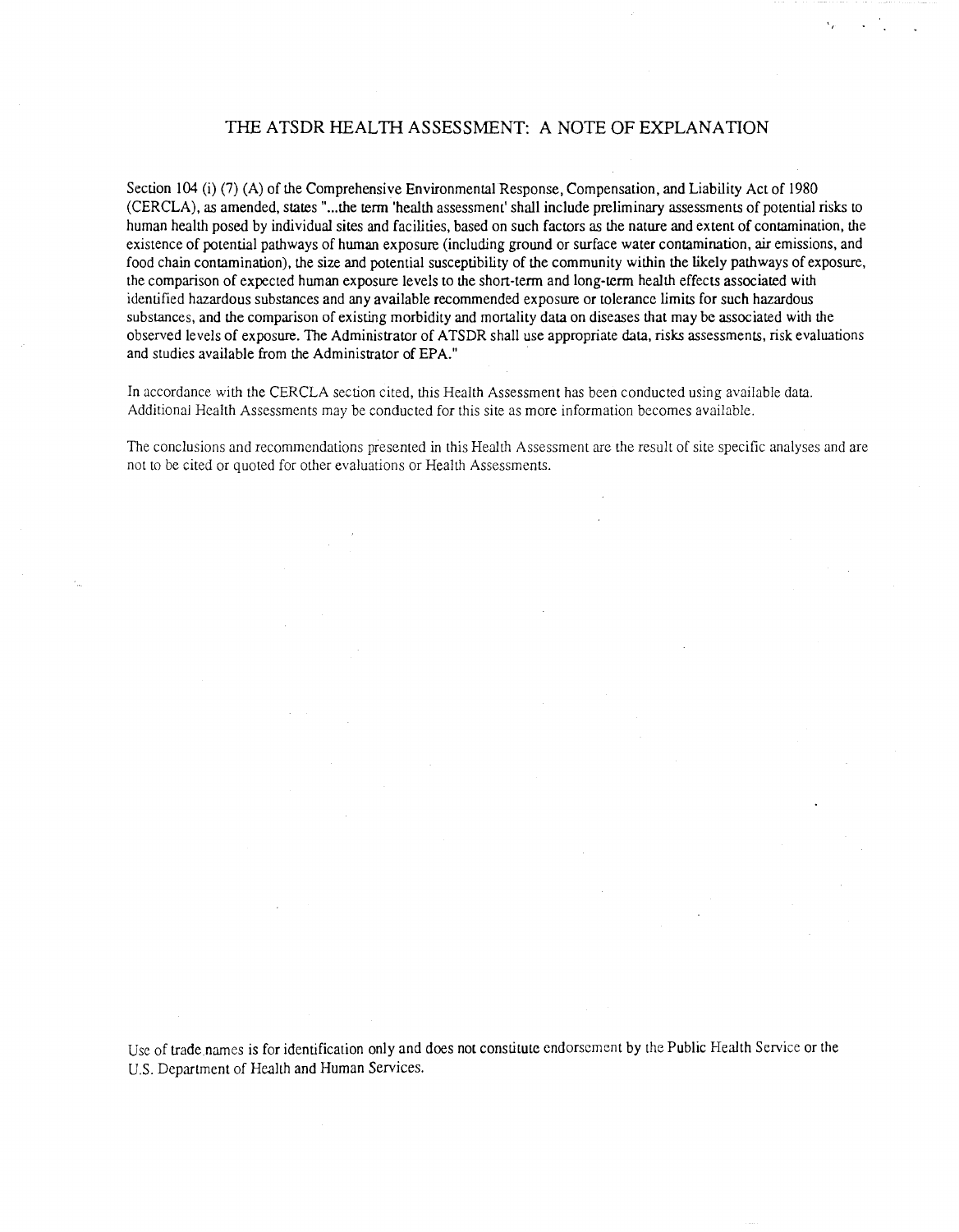INTERIM HEALTH ASSESSMENT DUBOSE OIL PRODUCTS COMPANY NATIONAL PRIORITIES LIST SITE CANTONMENT, ESCAMBIA COUNTY, FLORIDA CERCLIS NO. FLD000833368

Prepared by

Florida Department of Health and Rehabilitative Services Under Cooperative Agreement with the Agency for Toxic Substances and Disease Registry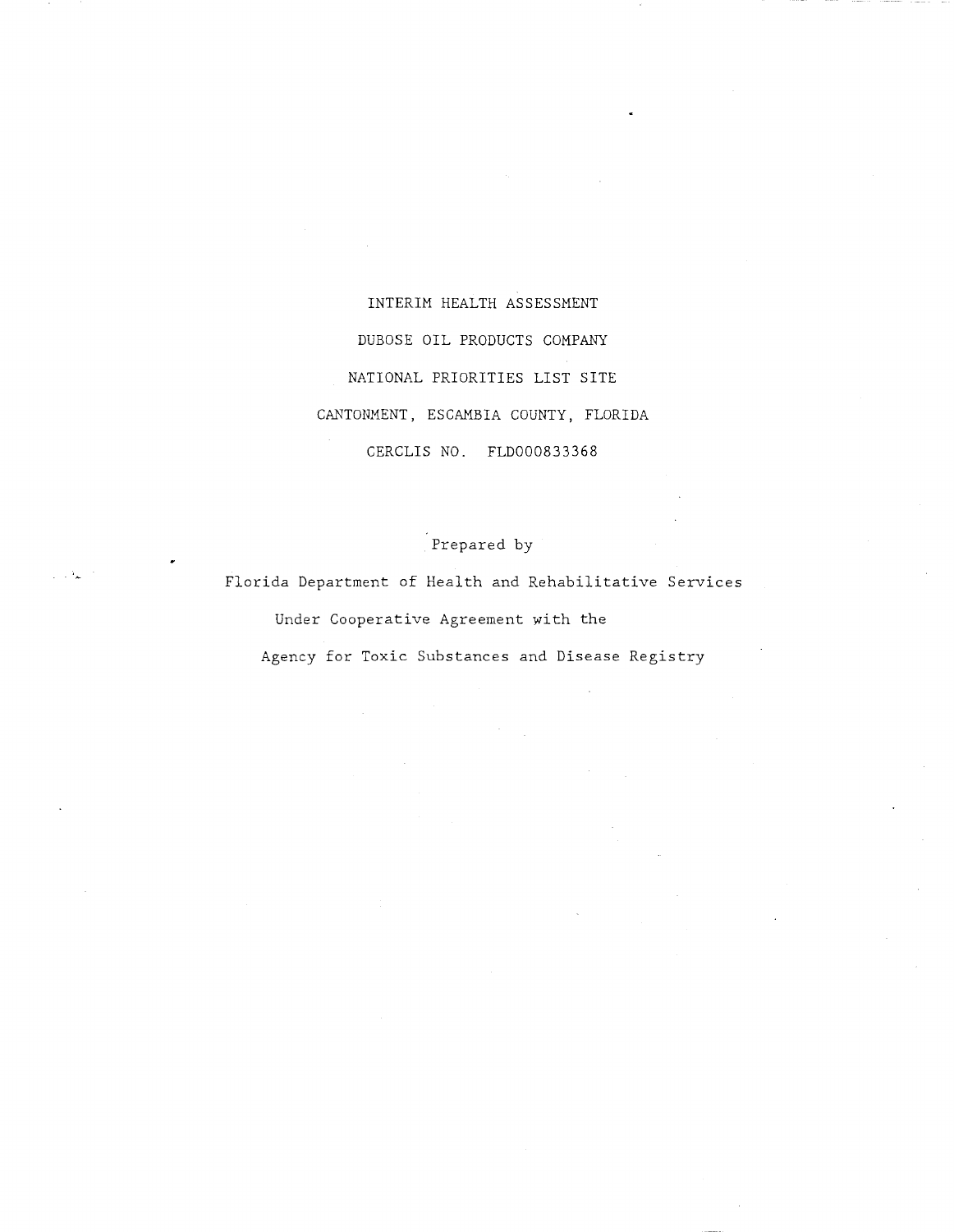## SUMMARY

The Dubose Oil Products Company National Priorities List (NPL) site is located near Cantonment in Escambia County, Florida. Carcinogenic polynuclear aromatic hydrocarbons (PAHs) in sediments and soil on site are primary sources for potential exposure, especially to trespassers, remediation workers, and possibly to site residents. One soil sample also contained elevated levels of polychlorinated biphenyls (PCBs). l,l-Dichloroethene and trichloroethene were found in the on-site perched shallow water table aquifer at levels likely to be of health concern for potable water; however, this aquifer is not a potable water source. The shallow ground water could be restricted from entering the regional source of potable water, the Sand-and-Gravel Aquifer, by a clay layer which may maintain a hydrogeologic separation of the two aquifers. The clay layer averages 40 feet thick. Where permeable sediments overlie the clay layer at or above the land surface, seep springs develop above the clay layer, and shallow ground water becomes surface water. Seep springs could provide an avenue for transport of contaminated water to surface water. Because of the possibility of human exposure to contaminated soil and sediments, this site is determined to be a public health hazard.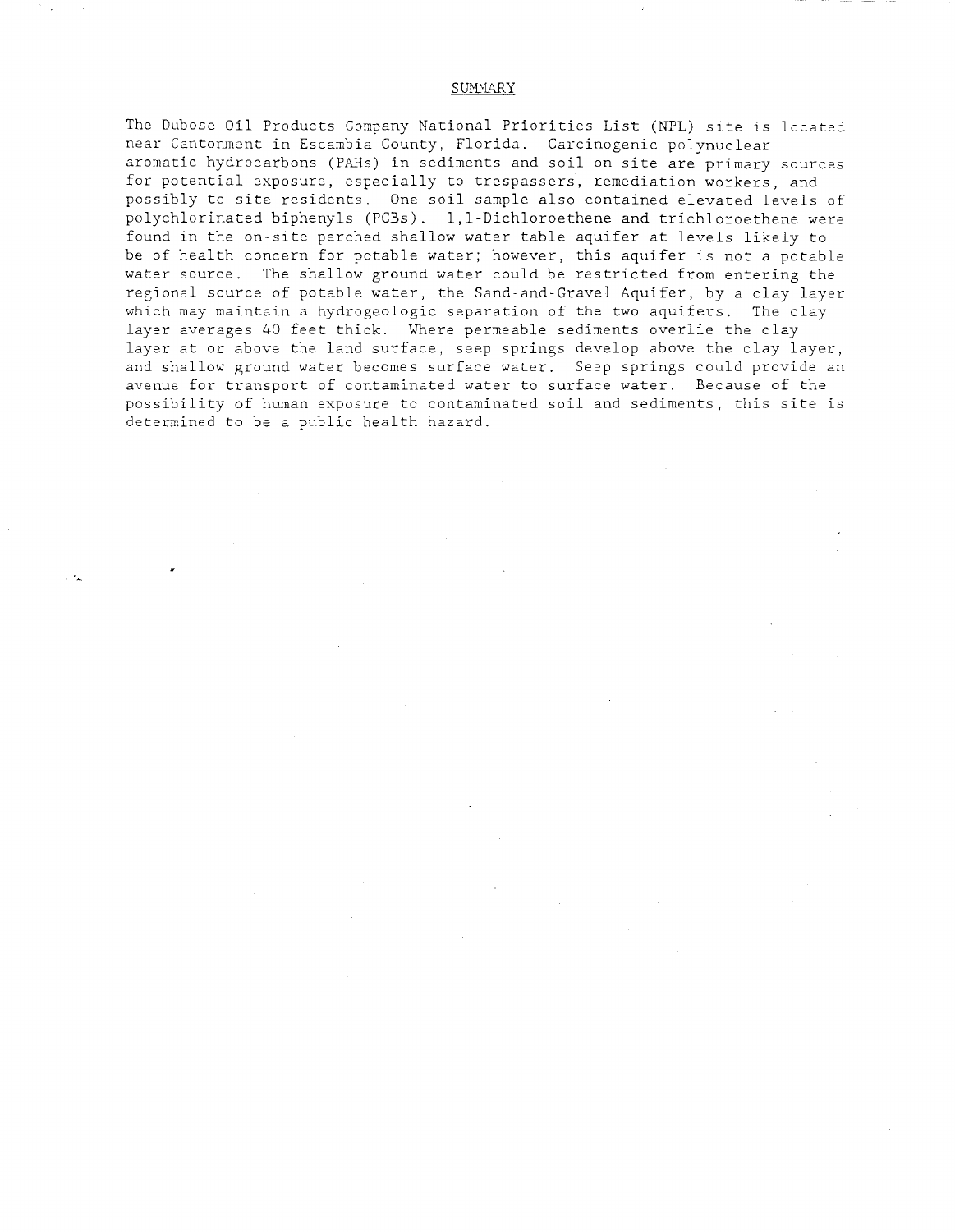#### BACKGROUND

# A. SITE DESCRIPTION AND HISTORY

 $.~\cdot$  .

The Dubose Oil Products Company site occupies approximately 20 acres of land in Escambia County, about 2 miles west of Cantonment, Florida (Appendices, Figure 1). The site consists of an open-sided barn (labeled Hog Barn, Appendices, Figure 2), a soil containment vault, a sump catchment pond (Southwest Sump), two surface water ponds (the Leachate Pond and North Pond), and a ravine where vault soil was excavated.

The site operated between 1979 and 1981 as a waste storage, treatment, recycling, and disposal facility for handling waste oils, petroleum refining wastes, wood treatment processing wastes, paint wastes, spent solvents, and spent iron and steel acid "pickle" liquors. Host of the waste handling occurred in and on the north and west sides of the barn. The materials were transported to the site in tanker trailers and 55-gallon drums. Drum contents were stored in a treatment tank prior to processing. Empty drums were stored in a drum storage area and reusable drums were sold to Mitchell Steel Drum Company of Mobile, Alabama. Drums damaged during handling operations were crushed and stacked for possible resale as scrap metal. A number of buried crushed drums were removed from a heavily eroded area just west of the facility equipment area.

The facility used batch thermal treatment, a 12-hour period of steam heating, to treat the wastes. Waste oils and solvents were filtered and heated with acid "pickle" liquors which acted as a mixing agent for the oils and solvents. Soda ash was added during the last 30 minutes of heating to neutralize the acid "pickle" liquor. The pickle liquor was separated from the mixture and stored tanks for subsequent off-site transport. The remaining "usable solvent blended fuel oil" was stored in tanks. Another tank was used for rock salt filtration treatment of waste diesel fuel.

The site was discovered to be operating without a permit during a routine inspection in March 1982 by the Florida Department of Environmental Regulation (DER). DER investigators detected contaminated springs and seeps on site as a result of a sampling visit in April and May 1982. Soil, sediment, surface water and ground water contamination were discovered as the result of DER investigations in October 1983. DER personnel (and their contractor en eingen.<br>personnel) conducted an emergency response from November 1984 to May 1985. during which they installed a lined and covered vault to contain 38,000 cubic yards of contaminated soils. The Hypalon<sup>tm</sup> vault liner is 36 mils thick and the cover is polyvinyl chloride (PVC) 30 mil thick. The vault is equipped with a leachate collection and treatment system. Since May 1985, an average of 6,000 gallons of leachate has been pumped weekly from the vault. The leachate is filcered through activated carbon and sand, then discharged to the North Pond. Drums were also excavated and removed as part of the emergency response (Technos, 1983).

Court injunctions originating in November 1984 against the site owner failed to initiate further site remediation actions. For this reason, potential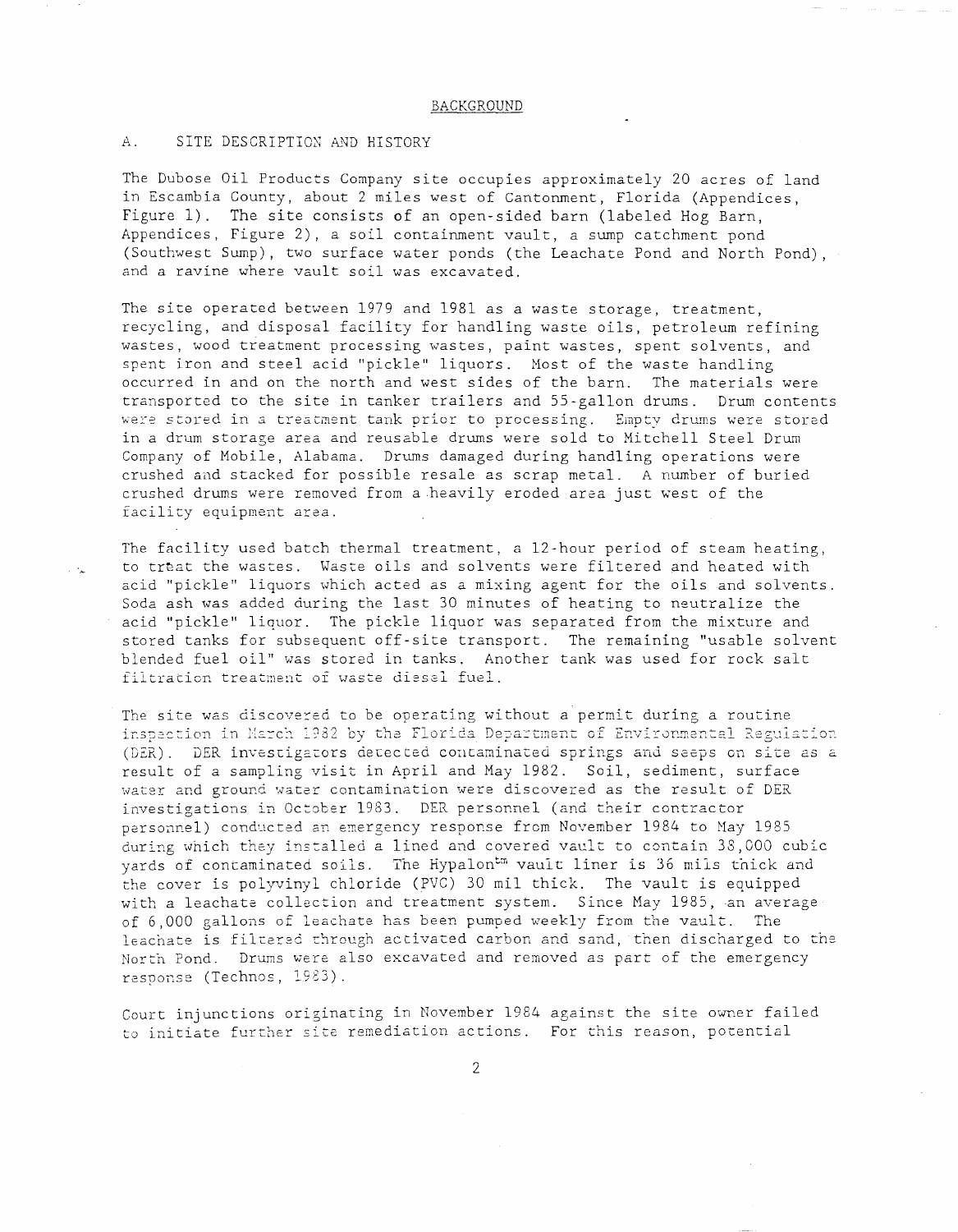responsible parties (PRPs) were identified. A steering committee of PRPs entered into an agreement with DER to conduct a Remedial Investigation and Feasibility Study (RI/FS) in accordance with the U.S. Environmental Protection Agency (EPA) guidelines. A RI work plan was developed in 1988 (Geraghty and Miller, 1986). This work plan incorporated EPA Region IV standard protocols and EPA contract laboratory procedures (CLP).

A two-stage field investigation began in February 1988 and was completed in October 1988 (Engineering - Science, 1988). The resulting final RI was released in April 1989 (Engineering - Science, 1989). Results of site testing indicate low to undetectable levels of volatile and semi-volatile organic compounds in soils, sediments, ground water and surface water outside the vault; levels of organic contaminants (volatiles, semi-volatiles and phenols) inside the vault are 100 to 1,000 times greater. Published information and results of bench-scale treatability studies completed as part of the RI indicate that all contaminants detected at the site are degradable given proper time and environmental conditions (Engineering - Science, 1989).

# B. SITE VISIT

 $\sim \Delta_{\rm m}$ 

The health effects reviewer for the Department of Health and Rehabilitative Services (HRS) , project managers from DER and EPA, and the DER on-scene coordinator visited the site September 12, 1989. A follow-up site visit was conducted by Escambia County Department of Health staff in March 1991. The road that provides access to the Dubose property is fenced and gated, and the southern portion of the property is fenced. Mr. and Mrs. Dubose, their adult childten, and five grandchildren reside in four houses and a trailer located on the southern portion of the property. The homes are separated from the former waste oil treatment area by a cow pasture and an aviary building which houses doves. The access road is posted at three locations: the property entrance, the well filter location, and an area south of the dove barn which is south of the hog barn.

Livestock are fenced off from the former waste treatment area. On the day of the site visit, the DER contractor was re-grading the area around the hog barn with heavy machinery. Apparently, severe erosion problems have been caused by the removal of contaminated soil and relocation of these soils into the vault. These problems were to be corrected by resloping the land and planting grass. Because the gate was open on the day of the visit, tame peacocks from the southern portion of the Dubose property were foraging on the south end of the former waste treatment area.

The north and west sides of the Dubose property are heavily forested but are not fenced. Site access through these areas would be feasible only by foot. However, **if** the planted pine trees are harvested sometime in the future, the area may become accessible to vehicles.

According to HRS Escambia County Public Health Unit staff, there are two private wells in the area, one on site and one off site. The only one being used as a potable source is located on site. A filter and holding tank are part of the well system. This well is used by Mr. and Mrs. Dubose, their adult children, and grandchildren. An on-site well water sample analyzed for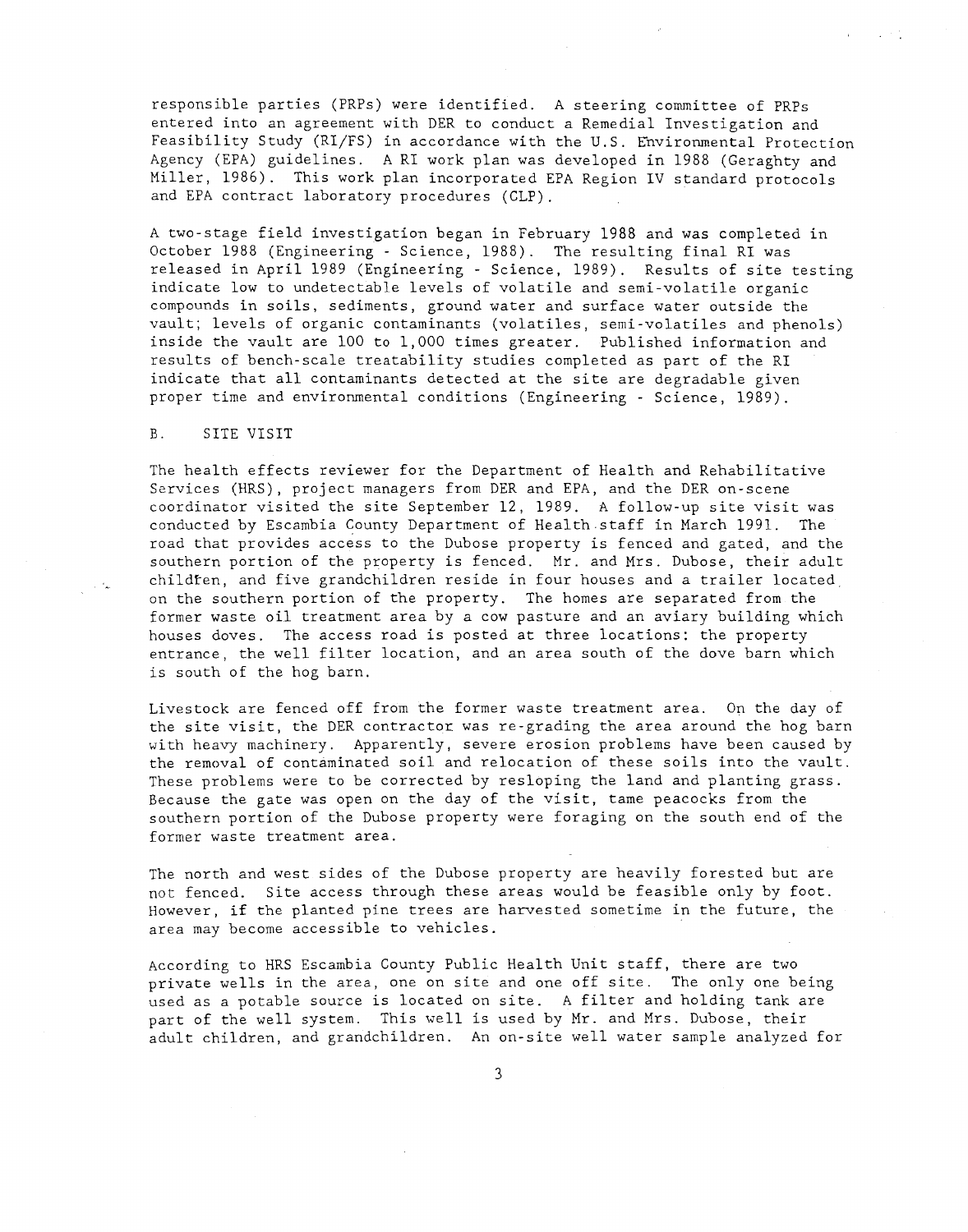gasoline components showed no compounds above detection levels, and a later sample analyzed for purgeables did not detect any positively identifiable extractables. The well is scheduled for ongoing quarterly monitoring.

C. DEMOGRAPHICS, LAND USE, AND NATURAL RESOURCE USE

The site is located in a rural area. Land use is predominantly agricultural, although low density housing developments border the eastern boundary of the site. Residences in the area are served by Farm Hill Utilities, a community water supply with wells located approximately 2 miles east of the Dubose property. Tree farms lie west of the site, while pasture land and undeveloped forest areas lie to the north and south. The northern edge of the site is a low-lying area which forms the headwaters of Jacks Branch, one of four tributaries to the Perdido River.

The site is situated in a recharge area of the regional Sand-and-Gravel Aquifer of the Florida panhandle. The regional aquifer is a sequence of sand, gravel and clay approximately 500 feet thick beneath the site. At this location, the regional aquifer is underlain by 550 feet of sandy clay. The regional aquifer is overlain by a locally continuous 30-50 foot thick clay unit which acts to semi-confine the site on a seasonal basis (Musgrove and others, 1965). The surficial sands above the clay layer contain a perched water table. Aquifer testing indicated that the perched water table and regional aquifer are poorly connected: results of permeability measurements of the clay layer suggest that contaminants in the perched water table may take approximately seventeen years to reach the regional aquifer  $\cdot$  (Engineering - Science, 1989). Gradients in the shallow water table aquifer are northerly and gradients with regional aquifer are westerly.

The residents nearest the areas of contamination are located on the Dubose property, 540 feet south of the vault. Aerial photographs from 1980 (Engineering - Science, 1989) show that eleven residences are located within a 0.25 mile of the vault, and 35 residences are within a 0.50 mile of the site. The town of Cantonment, population 3,500, is centered two miles due east of the site. Land use in Cantonment is residential, commercial and industrial.

## D. HEALTH OUTCOME DATA

Based on the evaluations performed as part of this health assessment, there are indications that humans may have been exposed to site-related contaminants. No follow-up health actions have been proposed by the ATSDR Health Activities Recommendation Panel (HARP) since Escambia County health officials have already informed site residents of the health hazards associated with the site, a periodic monitoring program of the on-site well has been established, and the potentially exposed population have no health concerns. Therefore, an evaluation of health outcome data for the site area is not indicated at this time. However, if health outcome data become available it will be evaluated in future health assessments of the site.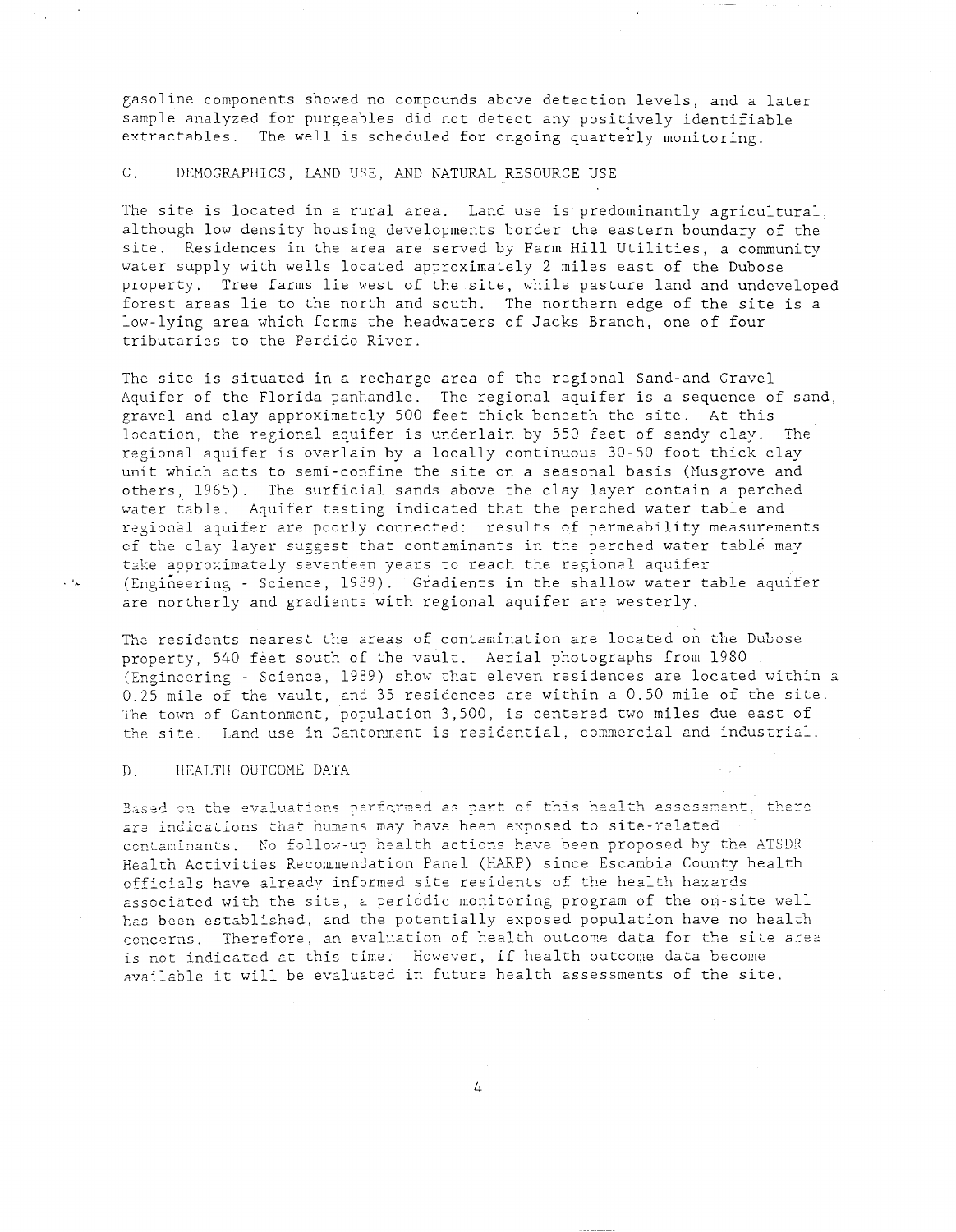# COMMUNITY HEALTH CONCERNS

Escambia County Department of Health and Rehabilitative Services representatives are concerned about future contamination of the nearest private wells although these wells are apparently hydrogeologically upgradient of the contaminated ground water plume. The well on the Dubose property is the closest well to the contaminated ground water plume; it is sampled several times each year. Other more distant wells have also been sampled in the past. No ground water contamination has been detected in private wells.

County residents have also expressed concern about groundwater contamination. It was surmised on-site residents might not express health concerns because they are site owners, or are members of the site owner's family; therefore; site residents were contacted to see if they had any health concerns or problems. Although the on-site residents again indicated they had no siterelated health concerns, staff from the Escambia County Department of Health informed them of the health hazards associated with site-related contaminants.

Access to the contaminated areas of the site should continue to be restricted to protect public health. Contaminated areas include sediments and water in the three ponds and the soil beneath and around the hog barn.

# ENVIRONMENTAL CONTAMINATION AND OTHER HAZARDS

To identify possible facilities that could contribute to the ground water, surface water, soil, and sediment contamination near the Dubose Oil site, Florida HRS searched the 1987, 1988, and 1989 Toxic Release Inventory (TRI). TRI is developed by the EPA from chemical release information provided by certain industries. Although TRI did list several facilities within the Dubose Oil site zip code area which released various compounds, these releases are not expected to have impacted the immediate site area.

# A. ON-SITE CONTAMINATION

 $\mathbb{R}^3$ 

Air, ground water, surface water, surface soil, subsurface soil, and pond sediments were sampled for purgeable organic compounds, extractable organic compounds (including pesticides), metals (including mercury) and cyanide (Engineering - Science, 1989) to determine the location and quantity of onsite contamination. Carcinogenic PAHs are the contaminants of concern in soil and sediments, while halogenated non-aromatic volatiles are the contaminants of concern in ground water. Media, contaminants, and levels of contaminants present at levels of concern are listed in Table 1. Contaminants present at lower levels and sampling areas and procedures are discussed in the On-Site Media Characterization Section.

5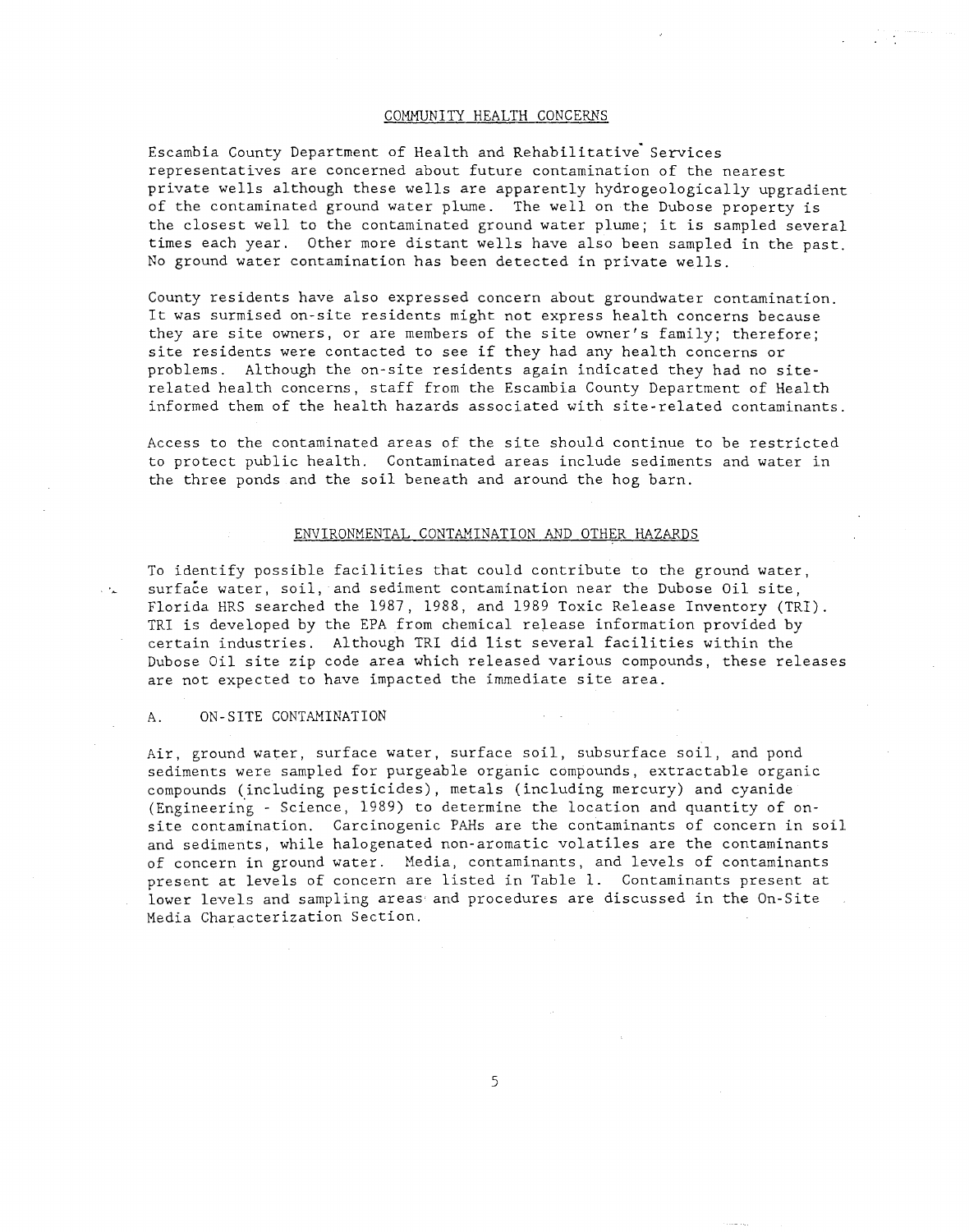| MEDIA                             | CONTAMINANT                                              | RANGE      |                                 |                     |                          |
|-----------------------------------|----------------------------------------------------------|------------|---------------------------------|---------------------|--------------------------|
| Ground Water<br>(Shallow Aquifer) | 1,1-Dichloroethene<br>Trichloroethene                    | 15         |                                 | 25<br>$***8$        | $\mu$ g/L<br>$\mu$ g/L   |
| Surface Soil                      | TCPAHs***<br>PCB-1260                                    | J164       | $\sim 100$ km s $^{-1}$         | J1,703<br>$**1,700$ | $\mu$ g/kg<br>$\mu$ g/kg |
| Surface Sediment                  | TCPAH <sub>s***</sub>                                    | J43        | $\omega_{\rm{max}}$             | J1,350<br>1,700     | $\mu$ g/kg<br>$\mu$ g/kg |
| Subsurface Soil                   | TCPAH <sub>S</sub> ***                                   | J130       | $\frac{1}{2}$ and $\frac{1}{2}$ | J29,800             | $\mu$ g/kg               |
| Subsurface Sediment TCPAHs***     |                                                          | $J120 - -$ |                                 | J360                | $\mu$ g/kg               |
| Vault Soil                        | TCPAH <sub>3</sub> ***<br>N-nitroso-di-<br>n-propylamine | J*380 -    |                                 | E27,190             | $\mu$ g/kg               |
|                                   |                                                          |            |                                 | $**2,200$           | $\mu$ g/kg               |

# TABLE 1 ON-SITE CONTAMINATION

J - Estimated Value

i Al

E - The value of one of the PAHs was estimated due to interference.

\* - The duplicate analysis is not within control limits.

\*\* - The substance was only detected at levels of concern in one sample.

 $***$  - Total Carcinogenic PAHs: benzo(a)anthracene, benzo(a)pyrene.

benzo(b)fluoranthene, chrysene, dibenzo(a,h)anthracene,

 $indeno(1,2,3-cd)pyrene.$ 

# ON-SITE MEDIA CHARACTERIZATION

- Ground Water Wells sampled for the RI included nine deep wells  $1.$ completed in the regional Sand-and-Gravel Acuifer and 12 shallow wells completed in the perched water table aquifer. Volatile organic compounds (VOCs) were detected at very low levels in three of the deep wells, but VOCs were confirmed in only one of the repeat samples. Of the 12 shallow well samples, seven had detectable concentrations of VOCs, but only two contained compounds at levels exceeding the EPA's Maximum Concentration Level (MCL) drinking water standards, However, this perched water table aquifer is not being used as a potable water source. The wells containing contaminants of concern are located near the former drum burial area, and directly north of the vault (Figure 2).
- Surface and Subsurface Soil Shallow soil borings were composited from  $2.$ 87 locations. During the first sampling stage, exploratory borings were made at 62 locations. These borings were terminated at an average depth of 4 feet. Soils were analyzed from the screened intervals of the monitoring wells. If field screening (head space screening with an organic vapor analyzer [OVA]) indicated the soils contained elevated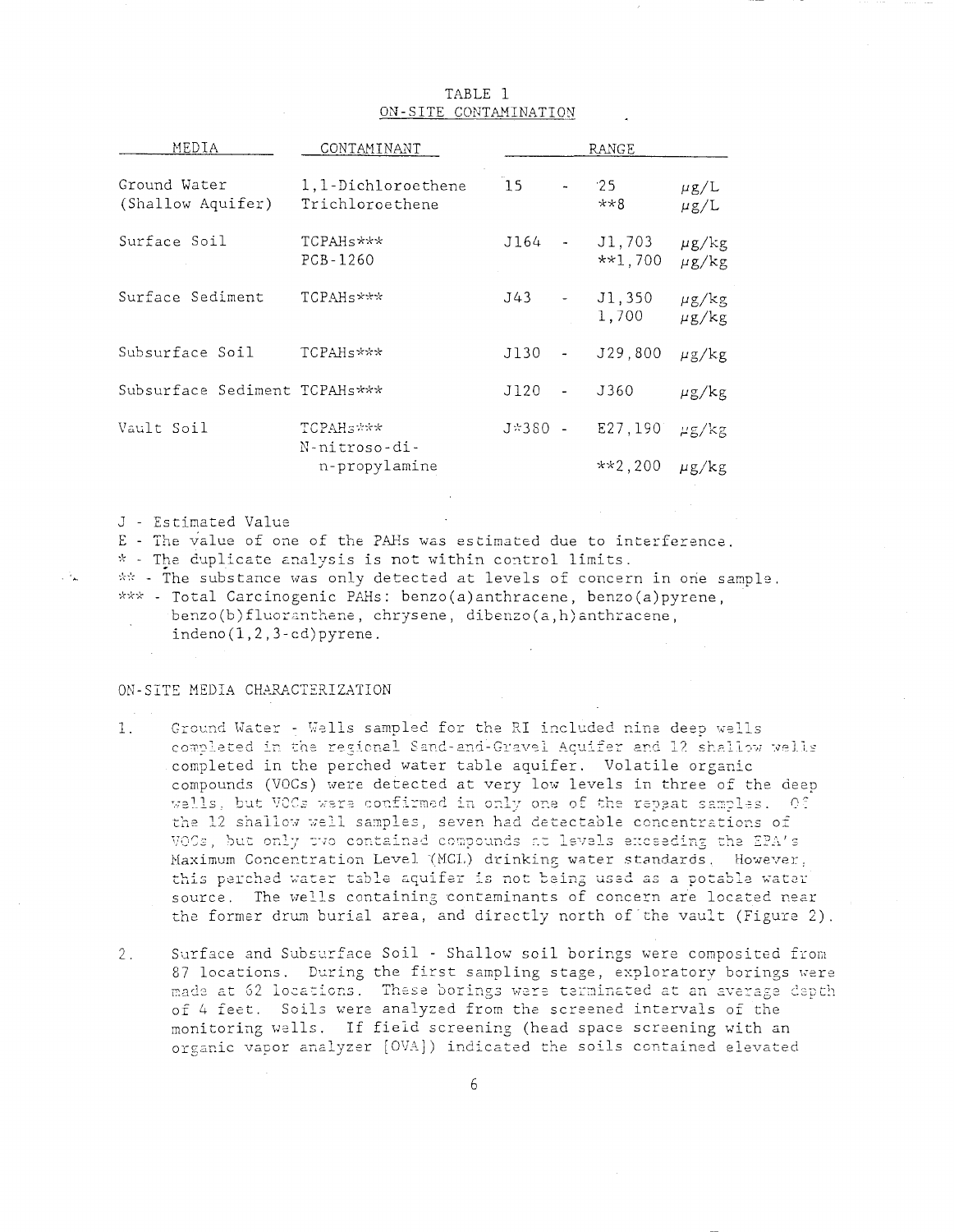contaminant levels, samples were collected. During the second stage of field work, 25 borings from 4 to 25 foot depths were completed to determine the extent of vertical contamination in the areas of soil contamination detected in stage one.

Six locations contained detectable levels of volatile and semi-volatile organic compounds. These areas are west and south of the hog barn, berms surrounding the vault, and the area north of the North Pond. Only in the berms and in a small area south of the hog barn are levels of total organics greater than 5 mg/kg. One of 84 soil samples analyzed contained PCBs (1.7 mg/kg).

- 3. Vault Soil Variations in contaminant concentrations with respect to vault location were expected because soils with varying contaminant concentrations were placed in the vault. To determine median concentrations, 12 vault test borings were composited. For each boring, the upper 20 feet was sampled using a hand auger: the lower 10-15 feet was sampled using a hollow stem auger and split spoon technique. Analytical results indicate contaminant concentrations increase with vault depth. The highest concentrations of volatile and semi-volatile compounds are present at 25-30 feet below the top of the vault.
- $4<sup>1</sup>$ Surface and Subsurface Sediment - Six samples from the upper 3 inches and six samples from the lower 1 foot of sediments were composited from the three on-site ponds. A stainless steel hand auger was used. The composited samples were analyzed for the full target contamination list, • excluding volatile organic compounds. Volatile organic compound samples were taken from discrete samples obtained from two sampling stations in each pond.

Sampling showed the northern two-thirds of the North Ponds's sediments are contaminated. Although there is vertical variation, most contaminants are concentrated in the upper 6 feet. In the Leachate Pond semi-volatile contaminants were detected to a depth of 8 feet. The Southwest Sump is apparently free of contaminants at depths greater than 1 foot below the pond bottom. Sediment contaminants were greatest in the southwest sump and decreased to the lowest levels in the tributary to Jack's Branch.

- 5. Surface Water Six surface water samples were composited from three onsite ponds using a Kemmerer sampler. Surface waters are apparently free of contaminants at detectable levels except for low levels of halogenated non-aromatic volatiles detected in the leachate Pond and Southwest Sump.
- 6. Air Air samples for semi-volatile organic compounds and total suspended particulates were collected at six locations on site. The northern sampling location was considered upwind based on a review of the meteorological data collected at Pensacola Airport. The high volume air samplers were located downwind of the pond. Air sampling showed average particulate levels to be at 61.5  $\mu$ g/m<sup>3</sup>, below the National

7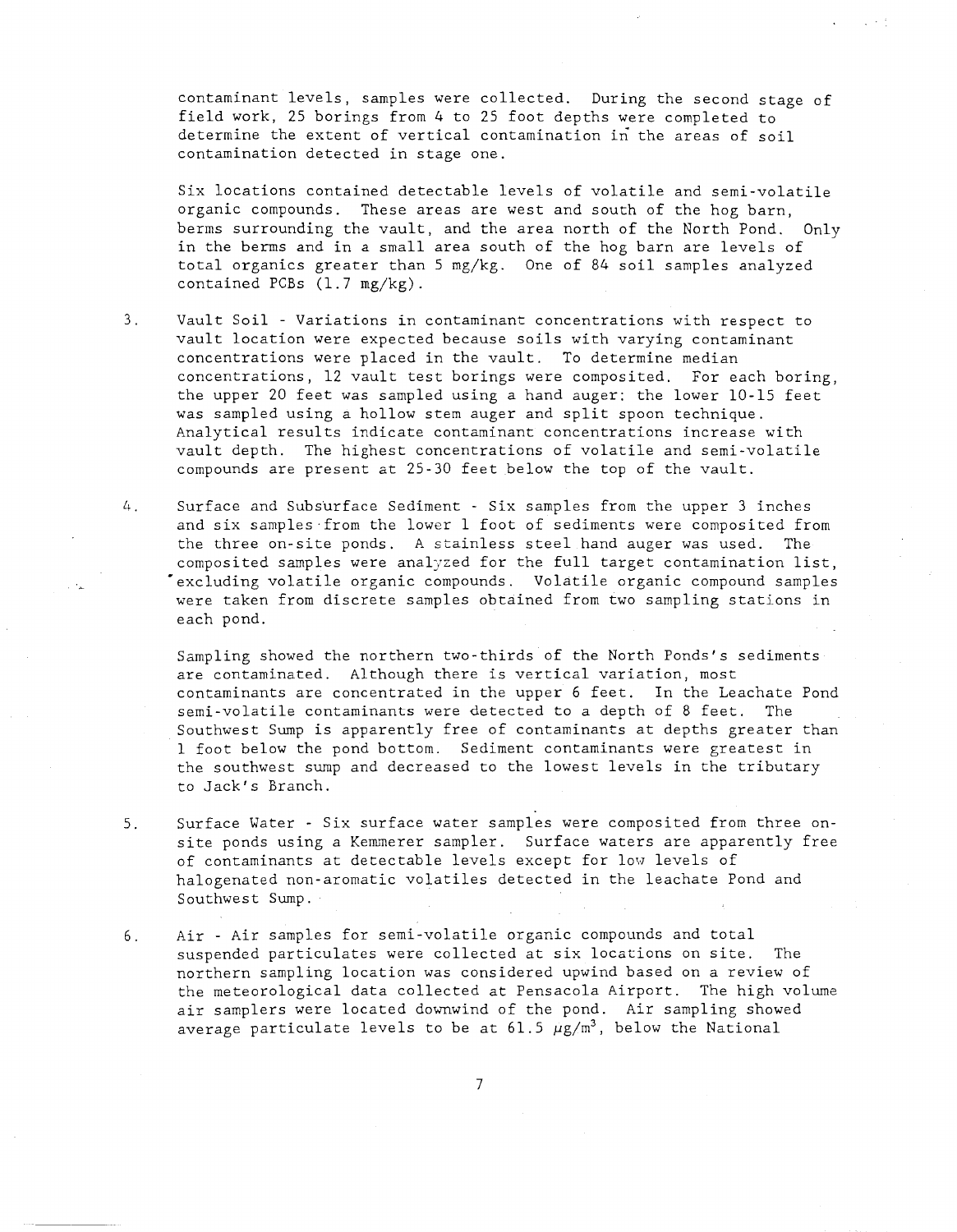Quality Standard of 150  $\mu$ g/m<sup>3</sup> for a 24-hour period. VOCs were not detected in the sorbent tube air samples.

# B. OFF-SITE CONTAMINATION

 $\sim t_{\rm m}$ 

For surface water and sediments, one sample location was chosen on the Jacks Branch tributary and two sample locations on Jacks Branch. A similar seep stream west of the site was sampled as background. Water samples did not contain any target list compounds at detectable levels. Contaminants from shallow sediments (0.0-0.25 feet) on Jacks Branch included higher levels of total PAHs and total phenols than contaminants from North Pond sediments which empties into Jacks Branch, although these were not at levels of concern for human health. No contaminants were detected in the three monitoring wells and three piezometers located off site. Analyses of soils, sediments, surface water and ground water sampled off site indicated that contaminants are not migrating off site at levels of concern for human health.

# C. QUALITY ASSURANCE AND QUALITY CONTROL (OA/QC)

Most of the chemical analyses performed during the RI were done according to CLP methods. About 10% of the CLP analyses were reported with complete data packages that included results of quality control analyses and instrument calibrations and sample results. The remainder of the analytical results were reported with matrix spike and surrogate-recovery information as required by the Quality Assurance Project Plan (Engineering - Science, 1988). In the RI, summary tables indicate those samples that were out of specification; samples not listed were within CLP specifications for QA/QC compliance. Laboratory blanks were contaminated with the same common laboratory solvents detected in field samples suggesting that these low levels of contaminants were likely laboratory artifacts. Analyses of rinsate samples indicate most rinsates were below detection limits for organics and metals.

Ground water contaminant detection limits, especially for the deeper monitoring wells completed in the regional Sand-and-Gravel aquifer did not address the state and federal MCLs for drinking water. Specifically, ground water analyses for selenium, benzene, carbon tetrachloride, 1,2-dichloroethane, cis-l,3-dichloropropene, 1,1,2,2-tetrachlorethane, tetrachlo roethene, 1,1.2-trichloroethane, vinyl chloride, the carcinogenic PAHs (benzo(a)anthracene, benzo(a)pyrene, benzo(b)fluoranthene, chrysene,  $dibenzo(a,h)$ anthracene, indeno $(1,2,3$ -cd) pyrene); 2,4-dinitrotoluane, hexachlorobenzene, hexachlorobutadiene, hexachloroethane, n-nitrosociphenylamine, 2,4, 6-trichlorophenol, PCB-1254 and PCB-1260 in ground water should have had lower detection limits than those used in the RI. Tests for the carcinogenic PAHs in the soil should also have had lower detection limits. The EPA cancer potency factor (CPF) for PAHs in soil is 100 ppb and the detection limit used for these analyses in the RI was 350 ppb.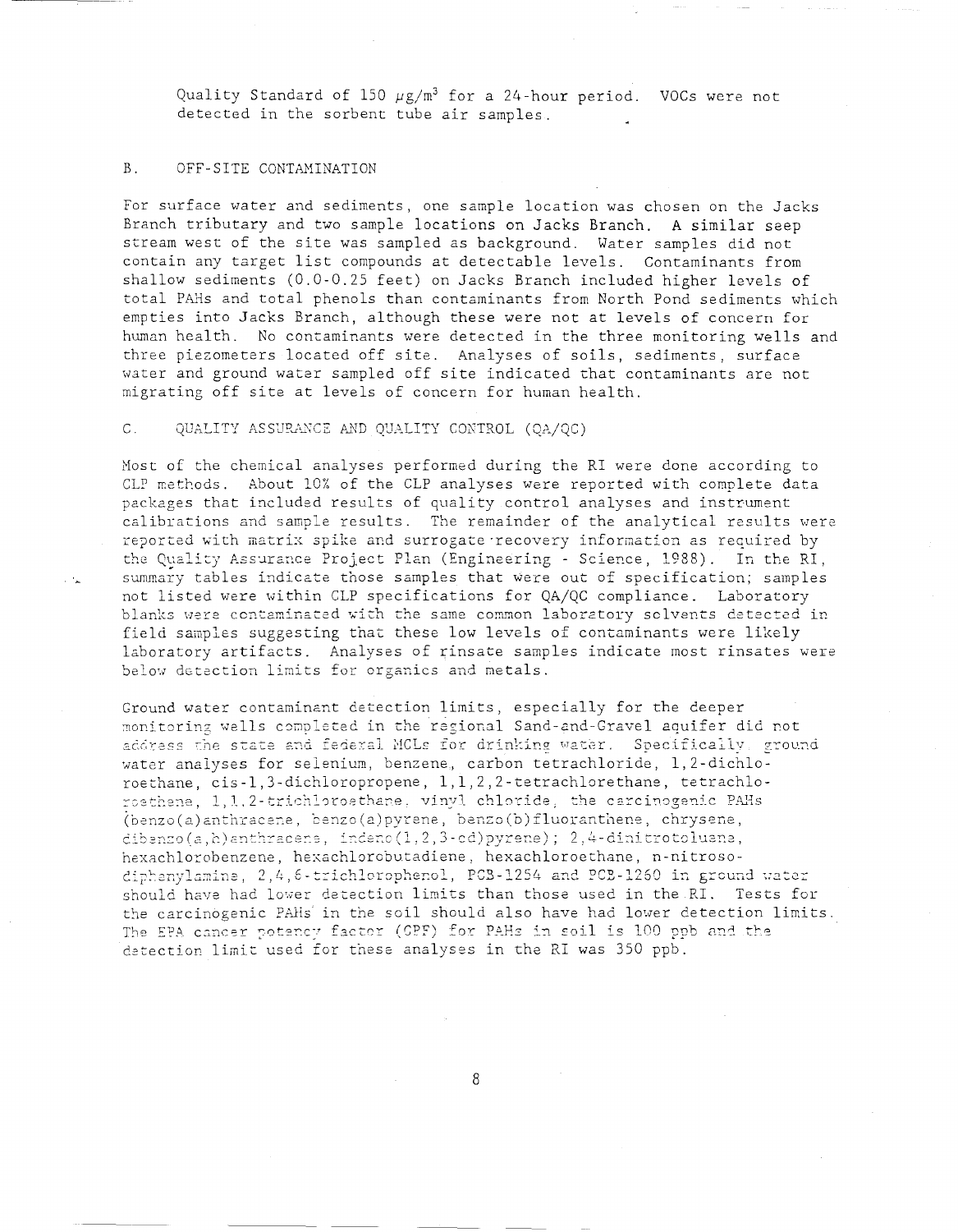# D. PHYSICAL AND OTHER HAZARDS

Three open ponds, large abandoned oil tanks and stacks of contaminated waste drums are considered potential physical hazards at the site for trespassers and remediation workers.

#### PATHWAYS ANALYSES

### A. ENVIRONMENTAL PATHWAYS (FATE AND TRANSPORT)

A potential exists for volatile and phenolic contaminants to leak out of the vault through the Hypalon $t_m$  liner and into the perched water table. Contaminants in the perched table aquifer could then be transported to on-site ponds and to the Jacks Branch tributary. At present, migration of significant levels of volatiles into the perched water table or in surface water is not evident. Phenolic compounds including pentachlorophenol present in the berm and vault soils (but not at levels of concern for long-term adverse health effects [Engineering - Science, 1989]) could potentially reach Jacks Branch after leaching from berm soils or in leachate escaping the vault because they are moderately soluble, have low to medium sorption capabilities, and are not highly volatile.

Sediment transport may also influence migration of some phenolic contaminants because of their adsorptive properties. Overland migration of sediments and soils during rainfall events or via North Pond discharges could occur. Pond sediments could be resuspended and discharged from the North Pond during wind conditions in which the bottom sediments were churned, or during heavy rainfall events. Washout of contaminated soil surrounding the vault could also occur during heavy rains.

#### B. HUMAN EXPOSURE PATHWAYS

Dermal exposure to surface soils and surface sediments on site and ingestion of on-site surface soils and sediment were identified as potential human exposure pathways. Because the soil and subsurface soil contain contaminants at levels of concern for long-term exposure, ground water is also a potential exposure route because soil acts as a reservoir for ground water contaminants. The population at exposure risk includes site residents, remediation workers, and trespassers on the site.

#### PUBLIC HEALTH IMPLICATIONS

#### A. TOXICOLOGICAL IMPLICATIONS

Contaminants at levels of concern for long-term exposure include carcinogenic PAHs in soil and sediments, and l,l-dichloroethene and trichloroethene in ground water. PCB-1260 (in one surface soil sample) and N-nitroso-di-npropylamine (in one vault soil sample) were also detected at unacceptable levels for long-term exposure.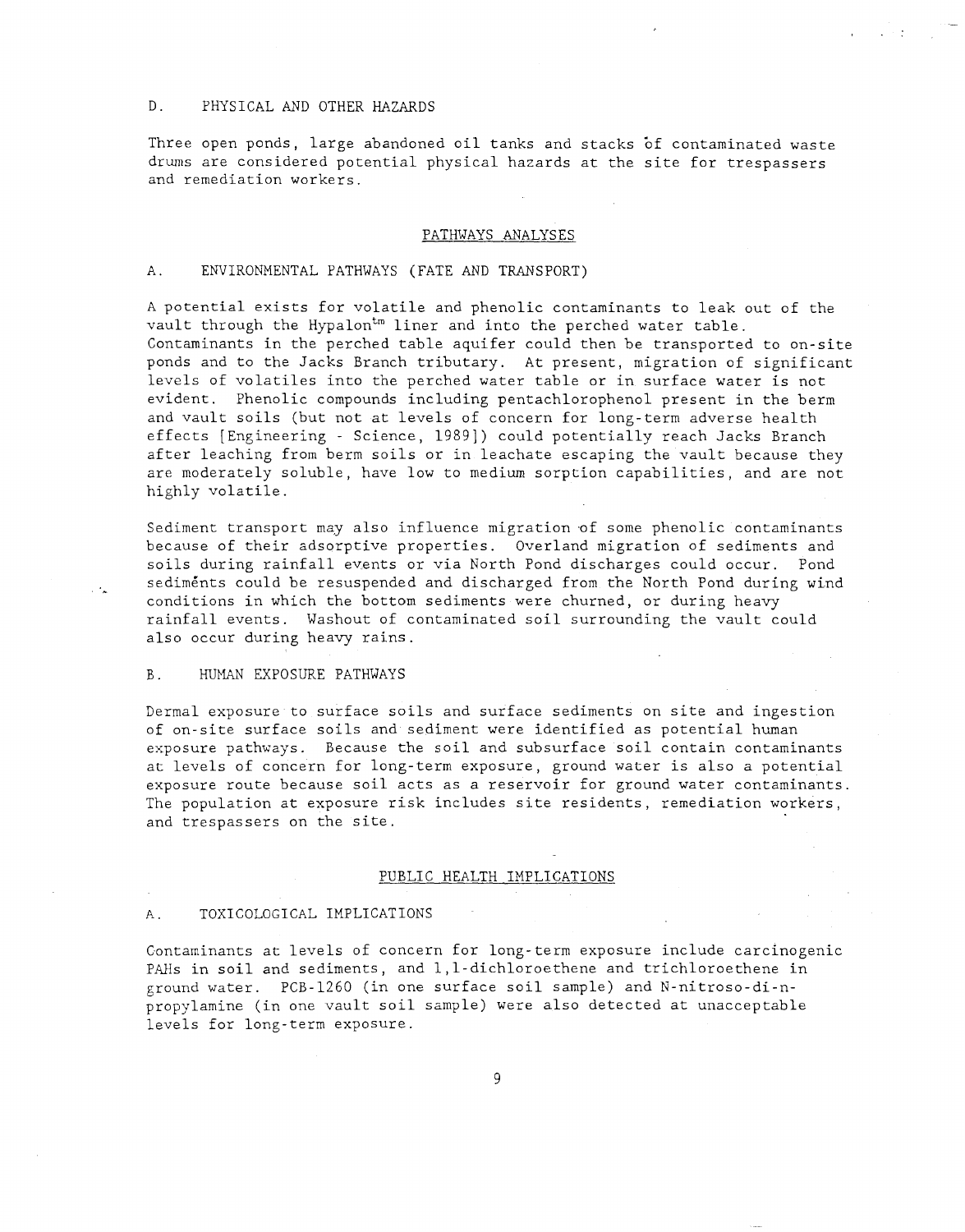Carcinogenic PAHs have been detected on site in soil and subsurface soil at levels several orders of magnitude greater than are acceptable for daily lifelong exposure. Because PAHs are readily absorbed via the gastrointestinal tract, respiratory system, and the skin, exposure to soil and inhalation of dust on the site should be avoided. Once inside the body, PAHs initially concentrate in the kidney and liver and are later stored in fat. Inhalation of PAHs have been implicated in the induction of lung cancers in cigarette smokers and tar-roofing workers (Weisberger and Williams, 1980).

PCBs have been detected at levels of 1.7 mg/kg in one soil sample, more than an order of magnitude greater than the acceptable intake level. Rather than posing an exposure risk to specific compounds, finding PCB-1260 in one surface soil and n-nitroso-di-n-propylamine in one vault soil indicates waste oil can and often does contain exotic, toxic, lipid soluble substances which will be stored in the body. Like PAHs, PCBs are also readily absorbed from the gastrointestinal tract, respiratory system and skin, and are stored in fat (Gosselin and others, 1984). Care should be taken to avoid long-term exposure to lipid stored contaminants, even at relatively low levels, because they do

In the RI calculations for contaminated soil intake, it was assumed that children would be the trespassers exposed (Engineering - Science, 1989). EXDosure was estimated to occur during seven events per year because children residing near the site have been told not to play at the site and are assumed to have adequate parental supervision. Using the methodology employed in estimating these intakes discussed in Exposure Assessment Guidance Documents (USEPA, 1987), the risks for non-carcinogenic effects were calculated to be insignificant and the risk from potential carcinogens would fall within EPA's acceptable target range of 1 in 10,000 to 1 in 10 million excess cancers in the potentially exposed populations. These values were calculated for seven days of exposure per year assuming the ingestion of 100 mg of soil per visit. Only oral exposures could be calculated for the carcinogenic compounds because route-specific chronic daily intake amounts were not available. However, these assumptions may not fit the actual exposure profiles, especially if access to the area of soil remediation is not restricted, or if remediation ~~k~rs are ex~os2d ta wind or dusty c0ndition~. In addicion. 1 tn IO.CGO excess cancer risk may not be an acceptable risk when the exposed population includes sensitive members like children.

 $\mathbb{R}^{n}$ 

There is no immediate route for exposure to contaminated ground water from the perched aquifer. The Dubose site residents share a single potable well and a<br>residence west of the site has a well that is not used as the source of water for the residence. Recent analyses (June and October 1989) of samples from these wells for total voletile aromatics (benzene, toluene, ethylbenzene, total xylenes and chlorobenzene) and purgeable aromatics showed no confirmed contaminants above detection levels. The Escambia County Public Health Unit has agreed to sample the Dubose well quarterly for purgeables (which include the contaminants 1,1-<br>dichloreathene and trichloroethene previously detected in the perched aquifer) to ensure the acceptable potable water quality.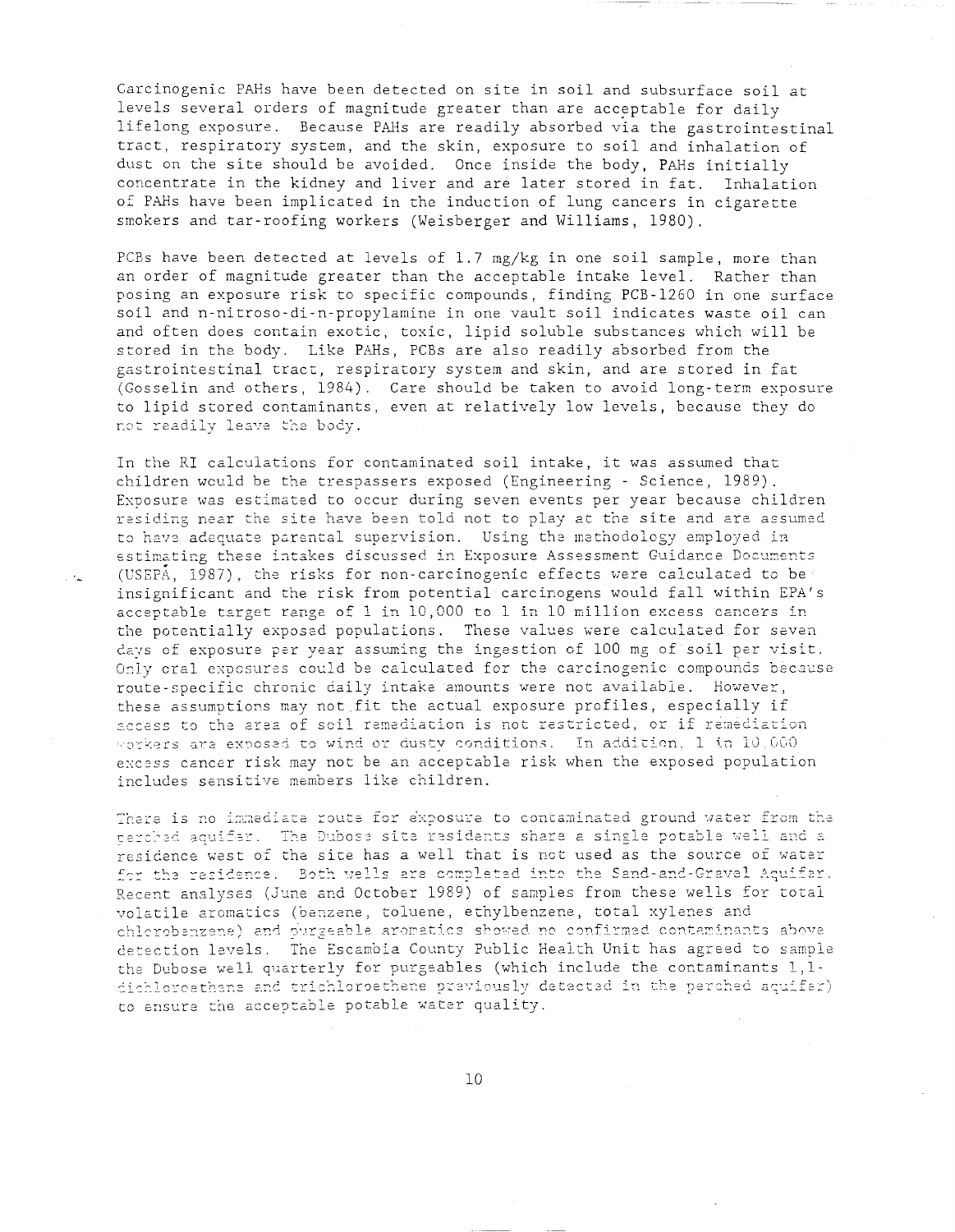#### B. HEALTH OUTCOME DATA

No adverse health affects have been attributed to the site by on-site or offsite residents, and off-site receptor populations are not known to have been exposed to contaminants from the site via. ground water or sediments.

#### CONCLUSIONS

Based on the information reviewed, the Dubose Oil Products Company site is concluded to be a public health hazard. On-site residents, on-site workers, and site trespassers may be exposed to hazardous substances at concentrations that may result in adverse human health effects. As noted in the Human Pathways Exposures section above, human exposure to carcinogenic PAHs and PCBs may occur via contact with contaminated soil or sediments.

## RECOMMENDATIONS

- 1. As stated in the Community Health Concerns section, access to the contaminated areas of the site should continue to be restricted. The contaminated areas include the areas of heaviest soil contamination, the hog barn, the vault, the three ponds and the future area of soil remediation.
- 2. Continue to conduct quarterly sampling of on-site ground water.
- 3. The integrity of the PVC liner should be addressed especially because of the possibility that contaminants may migrate into the shallow ground water. RI data show that during two sampling episodes in June and September 1988, the level of the perched, ground water aquifer was elevated above the bottom of the vault. Concentrations of contaminants in soils just beneath the PVC liner of the vault are unknown.
- 4. The results obtained in the bench-scale tests should be confirmed by pilot-scale biological treatment studies.
- 5. Detection limits for analytes in ground water and soil should be within acceptable state and federal guidelines and standards. Tests for detection of selenium, benzene, carbon tetrachloride, 1,2-dichloroethane, cis-l,3-dichloropropene, 1,1,2,2-tetrachlorethane, tetrachloroethene, 1,1,2-trichloroethane, vinyl chloride, benzo(a) anthracene, benzo(a)pyrene, benzo(b)fluoranthene, chrysene, dibenzo(a,h)anthracene, indeno(1,2,3-cd)pyrene, 2,4-dinitrotoluene, hexachlorobenzene, hexachlorobuta-diene, hexachloroethane, n-nitrosodiphenylamine, 2,4,6-trichloro-phenol, PCB-1254 and PCB-1260 in ground water should have lower detection limits than those used in the RI. Tests for the carcinogenic PAHs in the soil should also have lower detection limits. The EPA cancer potency factor (CPF, USEPA, 1986) for PAHs in soil is 100 ppb and the detection limit used for these analyses in the RI was 350 ppb.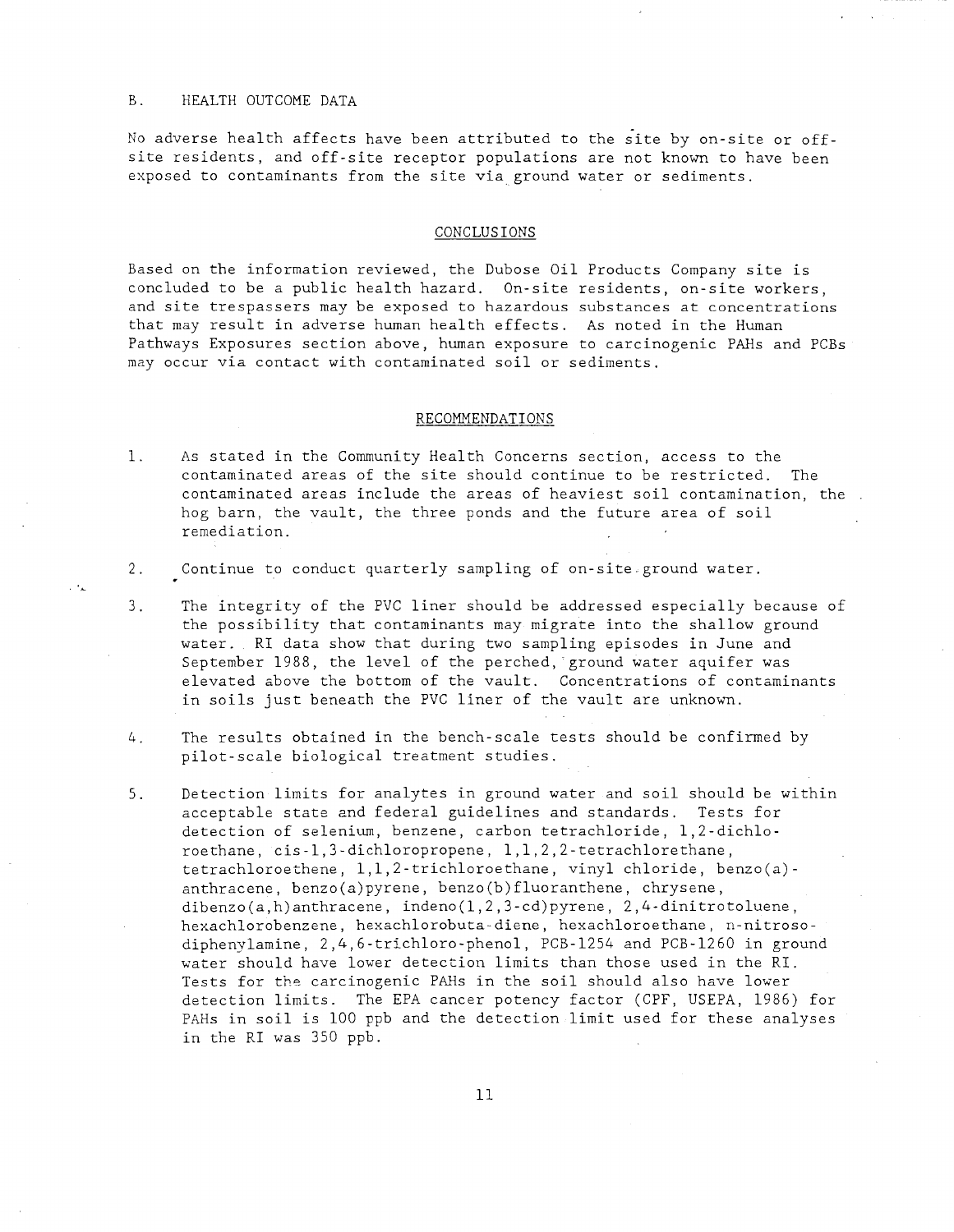- 6. The Dubose Oil Products Company site has been evaluated by the Health Activities Recommendation Panel (HARP) for appropriate follow-up health activities. Although there are indications humans may have been exposed to on-site and/or off-site contaminants, this site is not being considered for follow-up activities at this time. Escambia County Department of Health and Rehabilitation Services staff periodically monitor the on-site residential well for site-related contamination and have informed site residents of the health hazards associated with site contaminants. Since site residents are the most likely to be the exposed population, no further follow-up public health action is necessary at this time. However, if data become available suggesting that human exposure to hazardous substances at levels of public health concern is currently occurring or has occurred in the past, ATSDR will reevaluate this site for health follow-up activities.
- 7. If future ATSDR evaluations indicate that a substantive completed exposure pathway exists or that the community has expressed specific health concerns, then health outcome data bases should be evaluated in future assessments for this site.

 $\sim$   $\alpha_{\rm s}$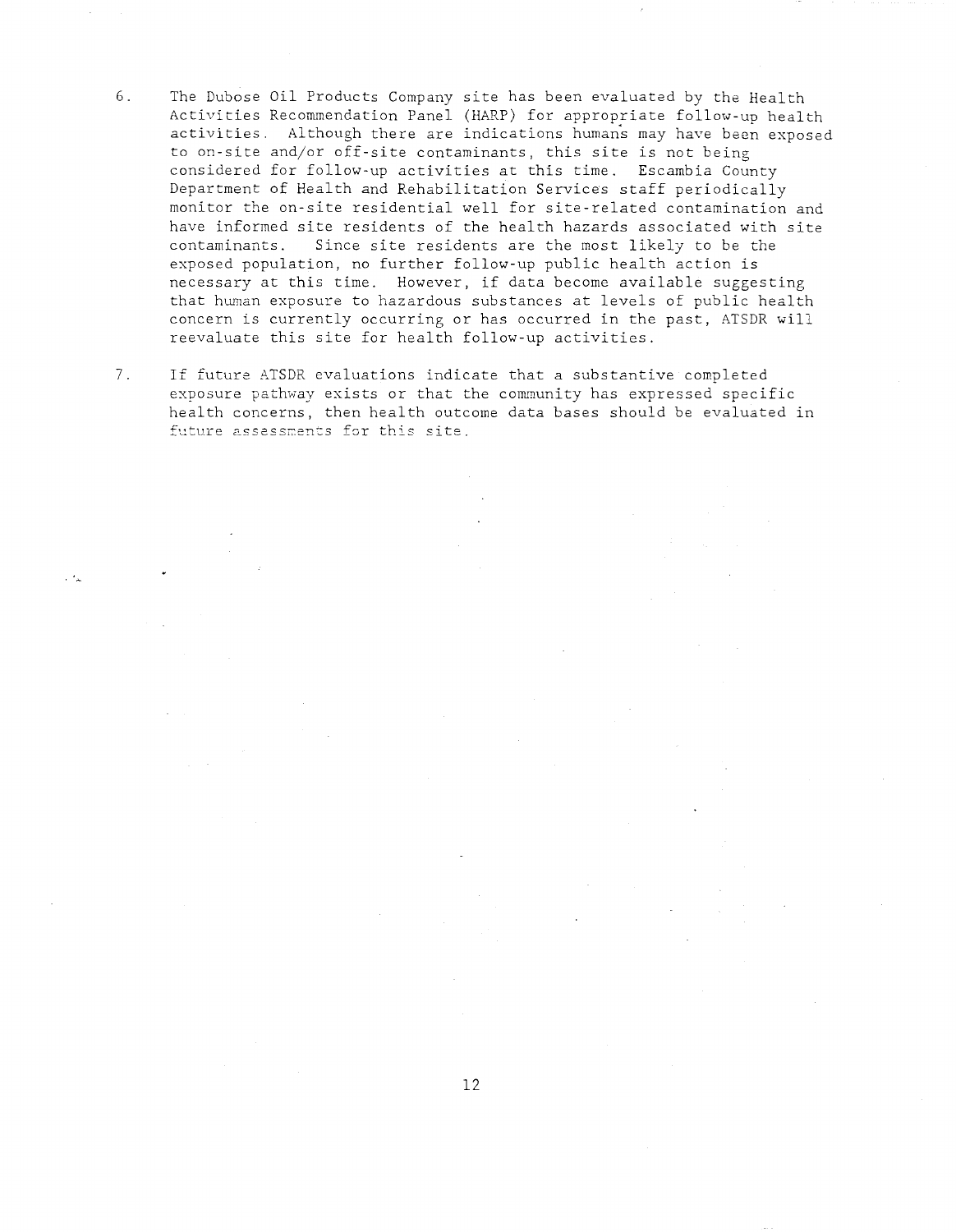# PREPARERS OF REPORT

Connie Garrett, M.S. Environmental Specialist Florida Department of Health and Rehabilitative Services Office of Toxicology and Hazard Assessment

Randy Merchant, M.S. Biological Administrator **III**  Florida Department of Health and Rehabilitative Services Office of Toxicology and Hazard Assessment

# ATSDR REGIONAL REPRESENTATIVE

Chuck Pietrosewicz Regional Operations Office of the Assistant Administrator, ATSDR

# ATSDR TECHNICAL PROJECT OFFICER

Richard Gillig Environmental Health Scientist Division of Health Assessment

and Consultation, Remedial Programs Branch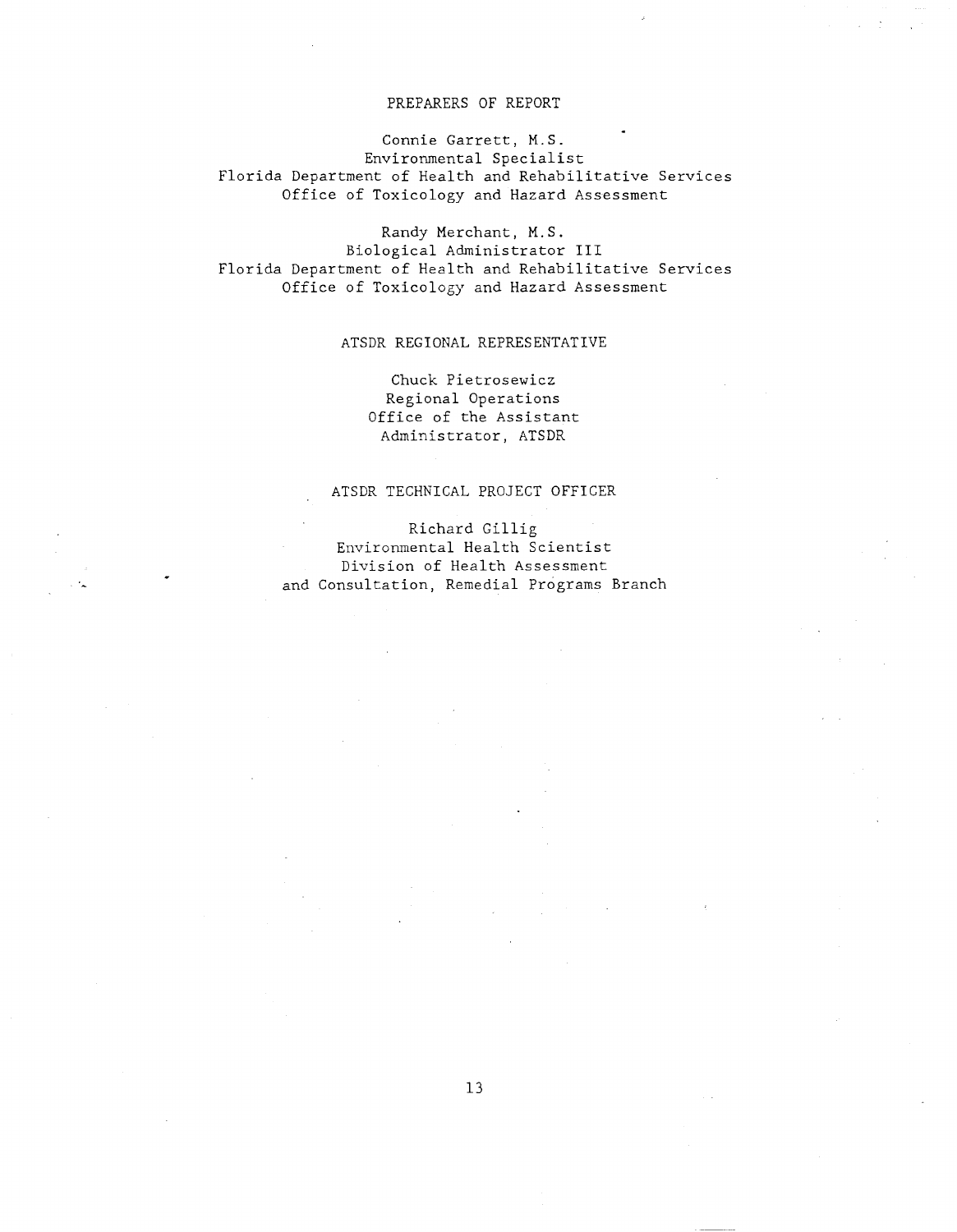# CERTIFICATION

This Health Assessment was prepared by the Florida Health and Rehabilitation Services under a cooperative agreement with the Agency for Toxic Substances and Disease Registry (ATSDR). It is in accordance with approved methodology and procedures existing at the time the health assessment was initiated.

Rute COMPLE

The Division of Health Assessment and Consultation, ATSDR, has reviewed this health assessment and concurs with its findings.

Director, DHAC, ATSDR

 $\sim 40$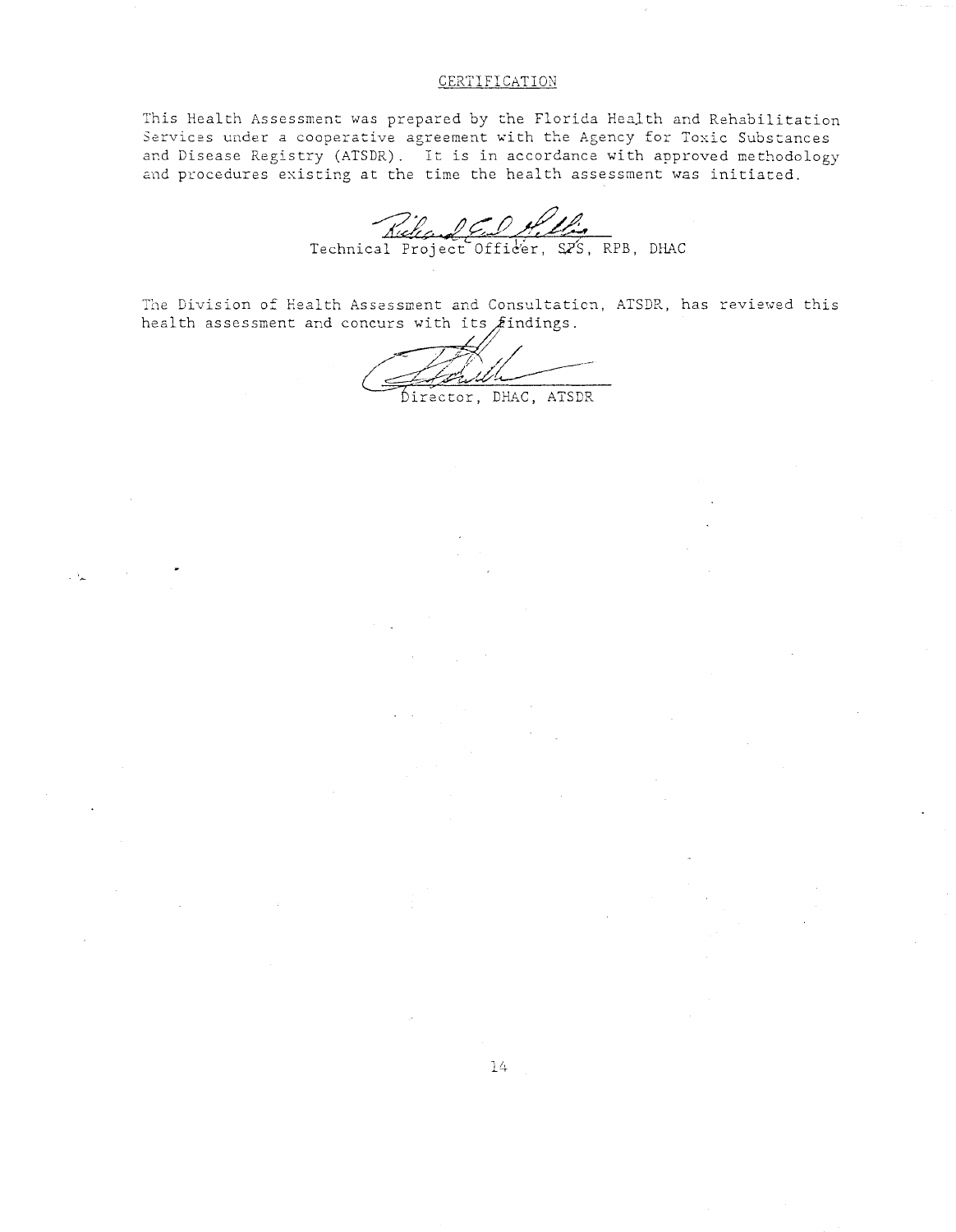#### REFERENCES

Engineering - Science, Inc., 1988, Report of Site Data from the Remedial Investigation, Volumes I and II, Dubose Oil Products Site, Cantonment, Florida.

Engineering - Science, Inc., 1989, RI/FS at the Dubose Oil Products Company Site, Cantonment, Florida prepared for the Dubose Oil Products Steering Committee.

Geraghty and Miller, 1986. Final Work Plan and Support Documents, Dubose Oil Products Company Site, Cantonment, Florida.

Gosselin, Robert E., Roger P. Smith, Harold C. Hodge and Jeanette E. Braddock, 1984. Clinical Toxicology of Commercial Products, Williams & Wilkins, Baltimore, London, 111-108, PCB 11-171.

Musgrove, R.H., Barraclough, J.T., and Grantham, R.G., 1965, Water Resources of Escambia and Santa Rosa Counties, Florida. Florida Bureau of Geology Report of Investigation Number 40, 102 p.

Technos, Inc., 1983. Delineation of buried metal at Dubose Oil Site, Cantonment, Florida, October 1983.

U.S. Environmental Protection Agency, 1986. Superfund Public Health Evaluation Manual: OSWER Directive 9285 4-1, Doc. No. EPA 540 1-86 060.

U.S. Environmental Protection Agency, 1987. Superfund Exposure Assessment Manual, Final Draft, Submitted to the Office of Emergency Remedial Response, Office of Solid Waste and Emergency Response, OSWER Directive 9285.5-1.

Weisberger, J.H. and G.M. Williams, 1980. Chemical Carcinogens in Casarett & Doull's Toxicology, 2nd edition. J. Doull, c.b. Klaassen, and M.O. Amdur, eds. MacMillian Publishing *Co.,* Inc. New York.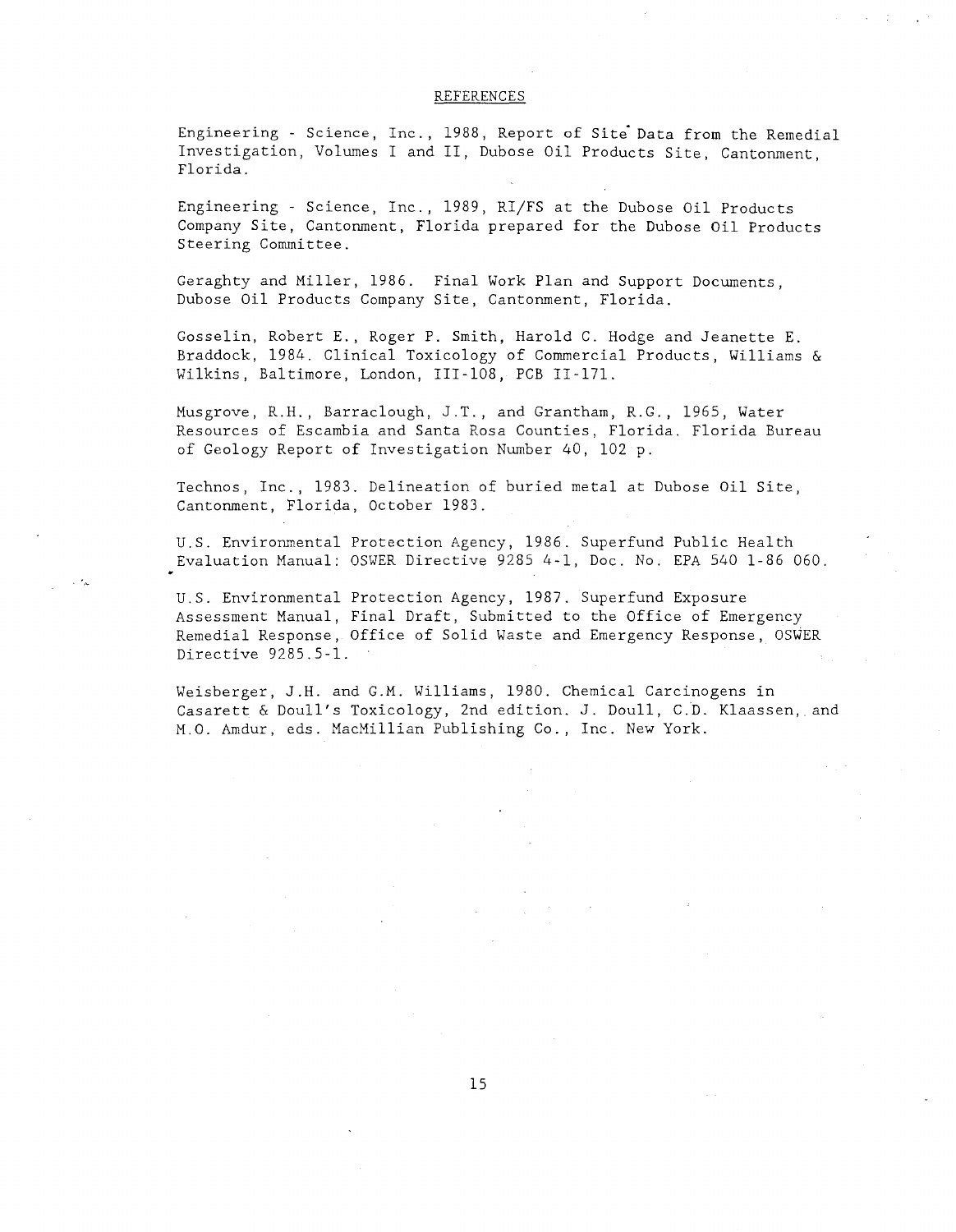# APPENDICES

 $\mathcal{L}$ 

Figure 1: Area surrounding the Dubose Oil Products Company site. Figure 2: Physical features on the Dubose Oil Products Company site.

 $\mathcal{L}$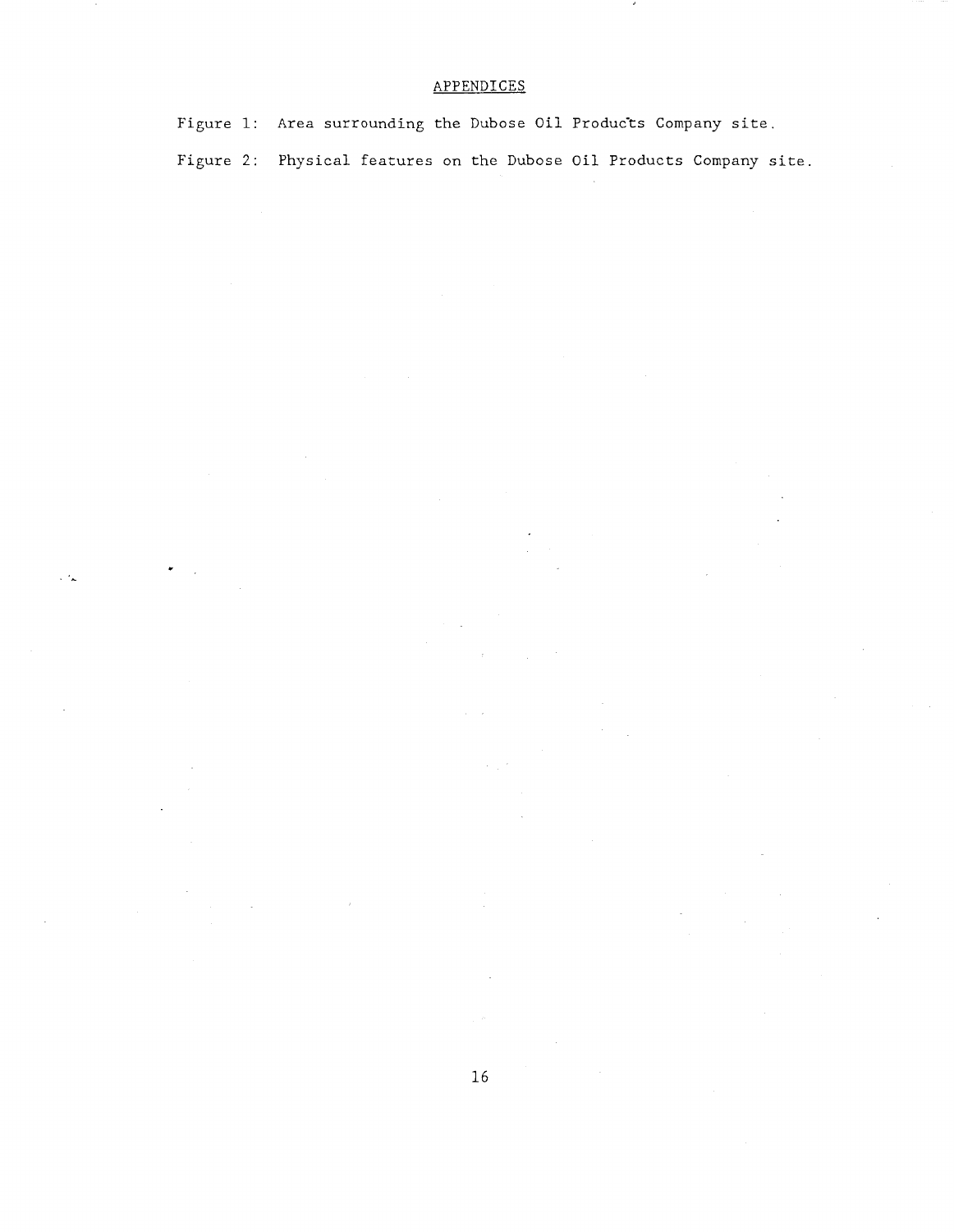

tik.

 $\overline{17}$ 

EB ERGINEERING - BOIELOS